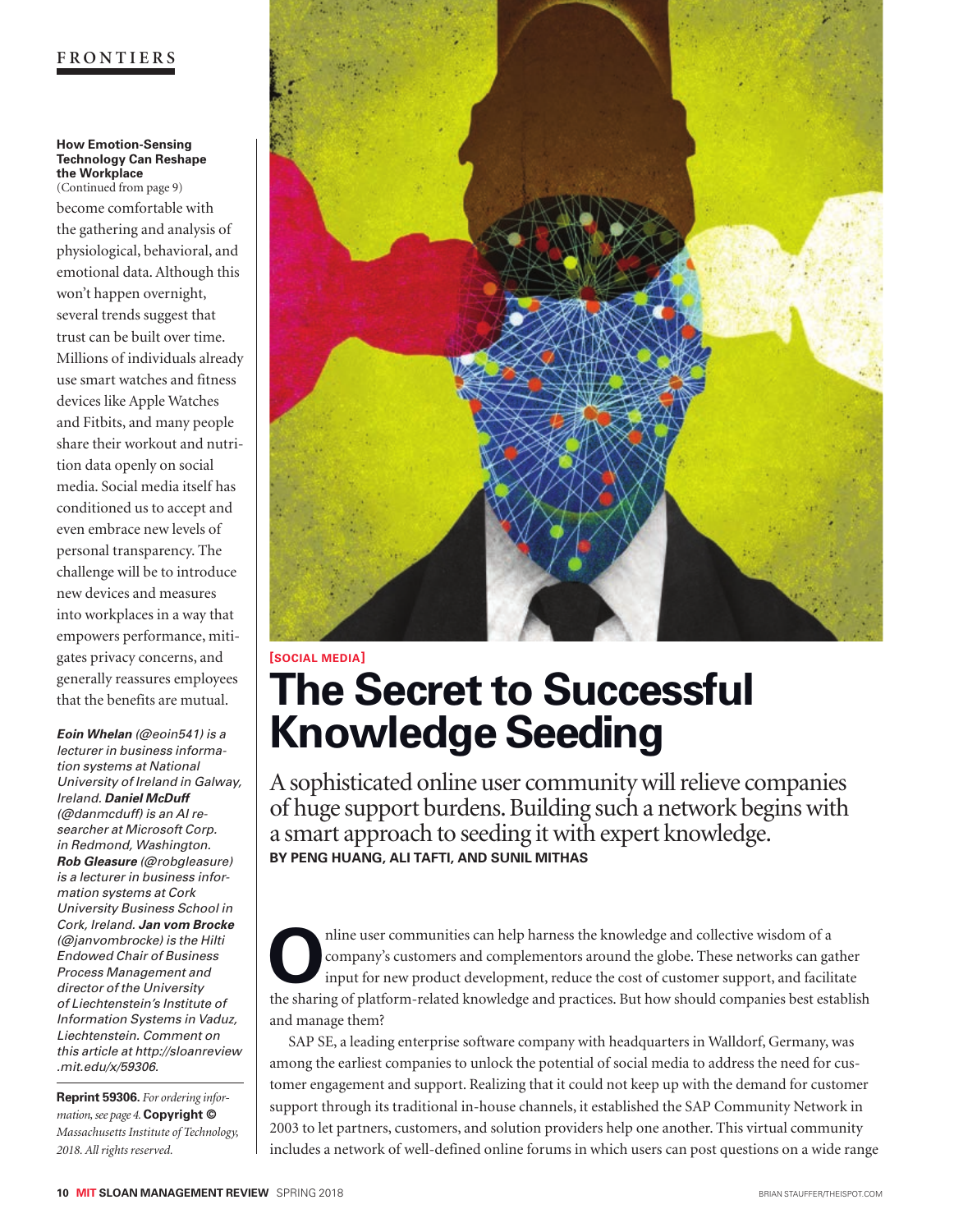of topics related to the implementation, customization, and use of SAP's software; peer members can respond by providing potential solutions. The network also offers expert blogs, a technical library, a code-sharing gallery, e-learning catalogs, wikis, and other tools that support open communication between active members of the community.

Getting a peer-to-peer knowledgesharing platform off the ground is not easy, however. Online support forums have two distinct segments of community members: those who seek product support and those who provide it. Knowledge seekers are hesitant to ask questions if knowledge contributors are few and far between, and knowledge contributors will not sign up if there are not enough problems to solve. It is a classic chicken-or-egg challenge. To address this, SAP adopted a strategy that involves what we call "knowledge seeding" — in which a company asks employees to provide free technical support by answering questions posted in discussion forums. The high-quality content provided by SAP employees gave the forum the jump-start it needed, attracting more users seeking solutions, which, in turn, enticed more knowledge contributors to get involved.

Our study of SAP's virtual community has helped to answer several critical questions that almost all platform businesses face. What is the payoff from the knowledgeseeding strategy in terms of engaging ecosystem members and nurturing a knowledge platform? More importantly, how should companies allocate their limited seeding efforts over time and across geographies for optimal outcomes? Our analysis of the history of the forum discussions in the SAP Community Network over a period of seven years generated several key insights. (See "Related Research.") While our research focused on platform ecosystems specifically, our findings are also applicable to online user communities more broadly.



#### **The Payoff From Knowledge Seeding**

SAP committed significant human resources to seeding knowledge in its forums. More than 9,000 SAP employees participated directly in forum discussions, and about 11% of all the resolved questions were answered by SAP employees.

SAP's knowledge-seeding strategy worked well. We found a high correlation between its knowledge seeding and the growth of its community user base. More importantly, we found that every question solved by SAP employees leads to an additional 0.66 questions solved by community users beyond their usual peer-to-peer support activities.

We attribute these positive effects of knowledge seeding to two factors. First, knowledge seeding helps to build trust between community members and the community sponsor, and therefore increases community users' inclination to contribute knowledge. By committing to free technical support, the company shows that it genuinely cares about the well-being of its community

members. For their part, community members view this commitment as a signal of the company's integrity and are therefore encouraged to contribute knowledge to the virtual community.

Second, knowledge seeding leads to an increase in community members' capacity to contribute knowledge. Generating new knowledge, particularly in a community context, is an incremental and

cumulative process that hinges on users' domain expertise and their ability to discover existing knowledge, recombine ideas shared by peer members, conduct independent investigations and experiments, and find novel solutions. When the community sponsor makes knowledge investments to seed the community, users can relate that information to their own experiences and recombine it with their existing knowledge to generate new ideas, increasing their capacity to make their own knowledge contributions to the community.

### **Returns on Knowledge Seeding Vary Over Time**

Knowledge seeding is valuable, but not all such efforts are equally valuable. One key variable is timing. We find the amount of user knowledge contribution stimulated by knowledge seeding decreases as the community matures. (See "The Effect of Knowledge Seeding Over Time.") The returns on the seeding of one SAP-solved question fell dramatically from 1.32 usercontributed solutions in 2004, the year the community network was launched, to about 0.68 in 2007, and to nearly zero by 2010. This suggests that platforms and other companies are better off making large investments up-front to kick-start the community, and gradually reduce their investments as the community gains traction.

#### THE EFFECT OF KNOWLEDGE SEEDING OVER TIME

The amount of user knowledge contribution stimulated by knowledge seeding decreases as the community matures.

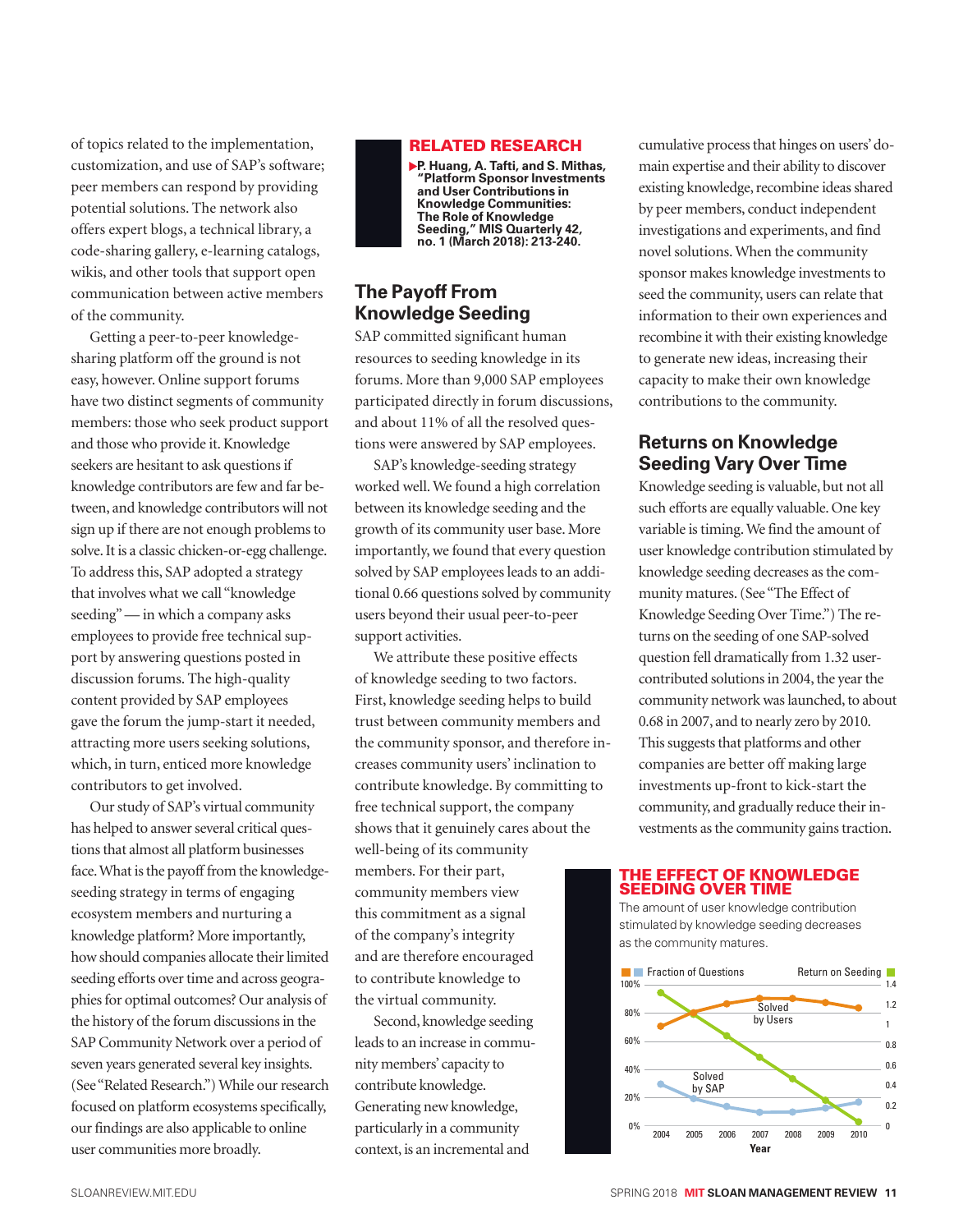#### **The Secret to Successful Knowledge Seeding** (Continued from page 11)

We attribute the variations in returns over time to the role played by the lead users in the knowledge community. Lead users distinguish themselves in several respects: They tend to be early adopters of a product or service; they are more likely to innovate; and they experience needs ahead of the mass market. They usually have up-to-date knowledge related to the practice in question and thus are more likely and able to contribute knowledge.

In its early stages, a knowledge community attracts a disproportionately large fraction of lead users. Knowledge seeding is thus likely to stimulate stronger responses from them and generate a higher rate of return. However, when the community reaches a more mature phase, it contains a smaller fraction of lead users and a larger fraction of late adopters, who have lower contribution capacities. This leads to reduced average user knowledge contribution in response to knowledge seeding. The value of knowledge seeding in the mature phase may also be lower because many answers already have been provided in the earlier phases.

#### **Returns on Knowledge Seeding Vary by Geography**

Just as timing is a key factor in gaining the highest returns on knowledge seeding, so is location: The value of knowledge seeding is not uniform across geographies. For example, although Singapore is a small country that didn't receive a huge amount of SAP attention in its knowledge seeding, users from Singapore contributed a great deal of knowledge themselves (Singapore ranked No. 9 among all the countries for its user knowledge contribution).

Upon further investigation, we found that SAP's knowledge seeding yielded higher returns in countries with higher levels of information technology (IT)

infrastructure, as measured by the number of secure internet servers per million people. (See "The Return on Knowledge Seeding Across Countries.") Returns on seeding varied dramatically, ranging from a low of 0.28 user-contributed solutions in countries with the lowest level of IT infrastructure to 1.29 in countries with the most sophisticated IT infrastructure.

We argue this geographic difference is driven by variations in IT-enabled absorptive capacity: the ability to identify, assimilate,



transform, and apply external knowledge. A country's IT infrastructure is an important determinant of the collective absorptive capacity of its community user population; the user population from a country with a higher level of IT infrastructure is better at recognizing the value of new knowledge seeding by SAP employees and then assimilating it and putting it to productive use. Singapore's IT infrastructure ranks above 88%. The knowledge bases of countries with higher levels of IT infrastructure grow at a faster rate when new knowledge is injected, resulting in a higher knowledge contribution capacity of community users from those countries.

#### **Managing Value Cocreation Through Knowledge Seeding**

Our research highlights at least three important lessons for companies developing virtual communities: Seed knowledge strategically, focus on lead users, and consider IT infrastructure limitations.

**1. Seed content to ignite creativity among users.** Knowledge seeding is particularly effective when companies are introducing new products or technologies that have significant learning curves. By providing free early support, companies help users overcome learning hurdles and accelerate community engagement in building a knowledge repository. While we focused here on free technical support, other resources are equally important, particularly when the underlying technology requires high levels of customization and adaptation. For example, in the case of software platforms, providing detailed documentation on the application programming interfaces (APIs) in the form of tutorials or sharing source code of sample programs can help ignite creativity among users. Such knowledge seeding encourages the user community to share its experience and knowledge by enhancing members' willingness and capacity to contribute knowledge.

**2. Implement a contribution recognition program to identify lead users.**  Companies should pay primary attention to lead users, who tend to have up-to-date knowledge about the products and are the most active contributors. Implementing a contribution recognition program can quantify community members' knowledge contributions and help identify lead users. A company can then target lead users strategically by addressing their most pressing questions and issues, and it can rely on their support to help the larger community. While SAP adopted a program that rewards contributions with virtual points, badges, and medals, other platforms have used monetary rewards: For example, technology company Google Inc. used a seeding strategy by giving \$10 million in prizes to developers of the best apps in several categories in the early stages of its Android platform.